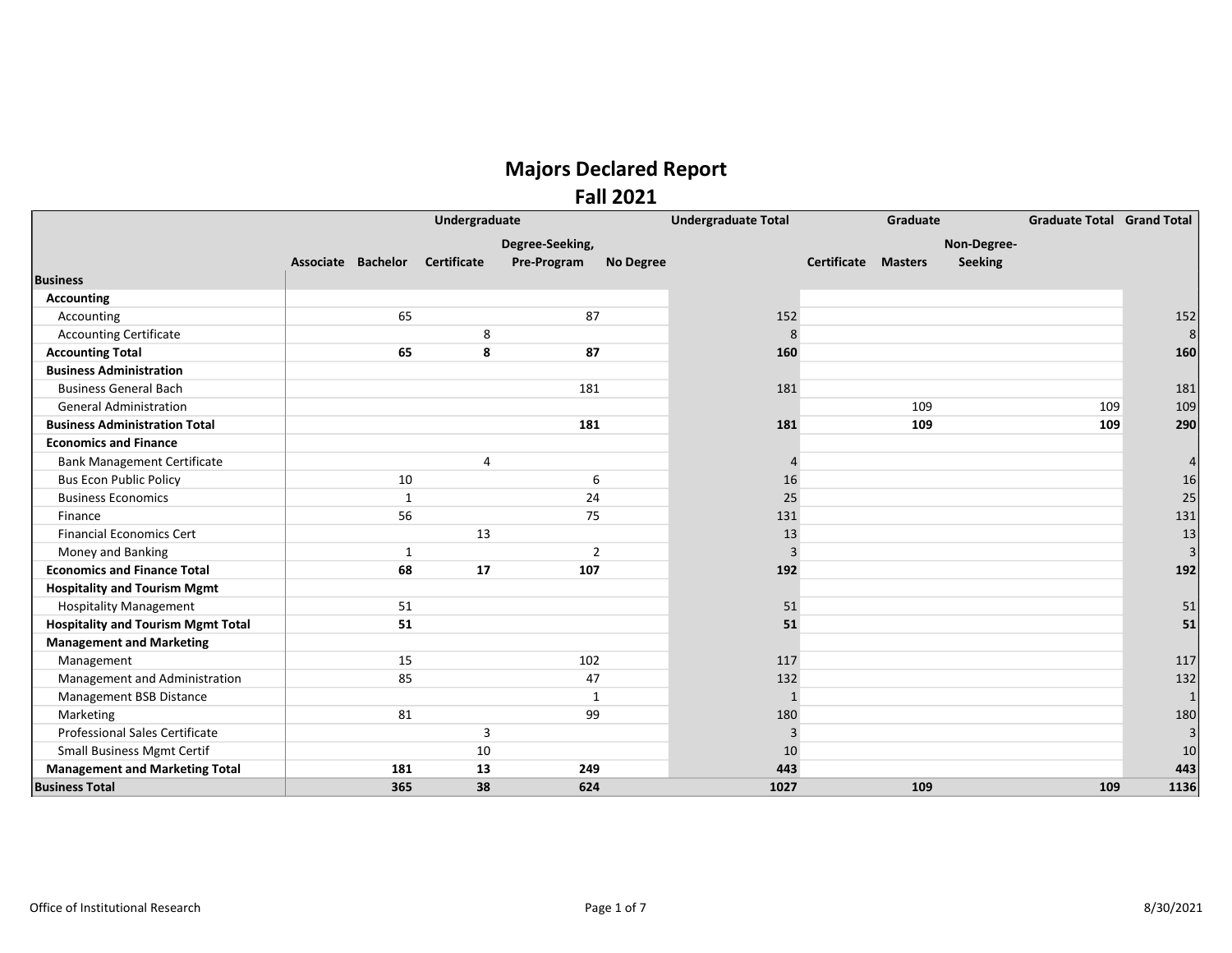#### Fall 2021

|                                              | Undergraduate      |                |                    |                 |                  | <b>Undergraduate Total</b> | Graduate                   |                |                         | <b>Graduate Total Grand Total</b> |     |
|----------------------------------------------|--------------------|----------------|--------------------|-----------------|------------------|----------------------------|----------------------------|----------------|-------------------------|-----------------------------------|-----|
|                                              |                    |                |                    | Degree-Seeking, |                  |                            |                            |                | Non-Degree-             |                                   |     |
|                                              | Associate Bachelor |                | <b>Certificate</b> | Pre-Program     | <b>No Degree</b> |                            | <b>Certificate Masters</b> |                | Seeking                 |                                   |     |
| <b>Education</b>                             |                    |                |                    |                 |                  |                            |                            |                |                         |                                   |     |
| <b>Counseling &amp; Grad Education</b>       |                    |                |                    |                 |                  |                            |                            |                |                         |                                   |     |
| Counseling                                   |                    |                |                    |                 |                  |                            |                            | 80             |                         | 80                                | 80  |
| <b>Counseling Nondegree</b>                  |                    |                |                    |                 |                  |                            |                            |                | $\mathbf{1}$            | 1                                 |     |
| <b>Educational Leadership</b>                |                    |                |                    |                 |                  |                            |                            | 22             |                         | 22                                | 22  |
| <b>Elementary Education</b>                  |                    |                |                    |                 |                  |                            |                            | $\overline{7}$ |                         | $\overline{7}$                    |     |
| Pre-Educational Leadership                   |                    |                |                    |                 |                  |                            |                            |                | $\mathbf{1}$            | $\mathbf{1}$                      |     |
| <b>School Administration</b>                 |                    |                |                    |                 |                  |                            | 3                          |                |                         | 3                                 |     |
| Secondary Education                          |                    |                |                    |                 |                  |                            |                            | 1              |                         |                                   |     |
| <b>Special Education</b>                     |                    |                |                    |                 |                  |                            |                            | $\mathbf{q}$   |                         | 9                                 |     |
| <b>Special Education Certificate</b>         |                    |                |                    |                 |                  |                            | 5                          |                |                         |                                   |     |
| <b>Special Education Nondegree</b>           |                    |                |                    |                 |                  |                            |                            |                | $\mathbf{1}$            | 1                                 |     |
| <b>Counseling &amp; Grad Education Total</b> |                    |                |                    |                 |                  |                            | 8                          | 119            | 3                       | 130                               | 130 |
| <b>Human Services</b>                        |                    |                |                    |                 |                  |                            |                            |                |                         |                                   |     |
| <b>Human Services</b>                        |                    | 93             |                    | 54              | 1                | 148                        |                            |                |                         |                                   | 148 |
| <b>Human Services Total</b>                  |                    | 93             |                    | 54              | $\mathbf{1}$     | 148                        |                            |                |                         |                                   | 148 |
| <b>Teacher Education</b>                     |                    |                |                    |                 |                  |                            |                            |                |                         |                                   |     |
| <b>Early Childhood Education</b>             |                    | 86             |                    | $\mathbf{1}$    | 3                | 90                         |                            |                |                         |                                   | 90  |
| Earth Space Science Education                |                    | $\mathbf{1}$   |                    |                 |                  |                            |                            |                |                         |                                   |     |
| Edu Stud nonlicensure Elem                   |                    | $\overline{2}$ |                    |                 |                  |                            |                            |                |                         |                                   |     |
| Edu Stud nonlicensure Sec                    |                    | $\mathbf{1}$   |                    |                 |                  |                            |                            |                |                         |                                   |     |
| <b>Elem Ed Education Policy</b>              |                    | 4              |                    |                 |                  |                            |                            |                |                         |                                   |     |
| <b>Elementary Education</b>                  |                    | 325            |                    |                 | 8                | 333                        |                            |                |                         |                                   | 333 |
| Middle School Education                      |                    | 46             |                    |                 |                  | 46                         |                            |                |                         |                                   | 46  |
| Sec Ed Education Policy                      |                    | $\mathbf{1}$   |                    |                 |                  | $\mathbf{1}$               |                            |                |                         |                                   |     |
| Secondary Education                          |                    | 147            |                    |                 | 10<br>3          | 160                        |                            |                |                         |                                   | 160 |
| <b>Teacher Education Total</b>               |                    | 613            |                    | 4               | 21               | 638                        |                            |                |                         |                                   | 638 |
| <b>Education Total</b>                       |                    | 706            |                    | 58              | 22               | 786                        | 8                          | 119            | $\overline{\mathbf{3}}$ | 130                               | 916 |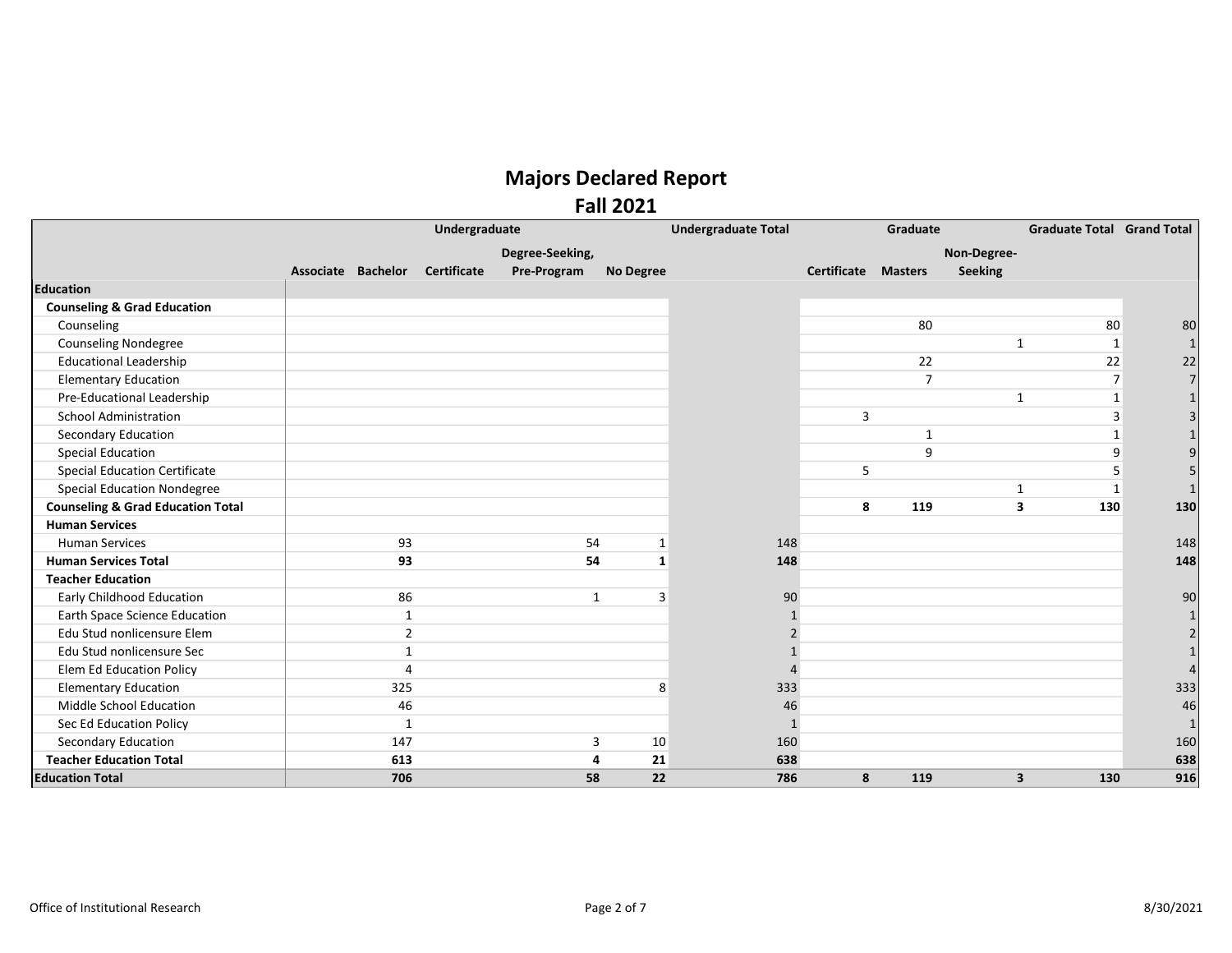Fall 2021

|                                            | Undergraduate  |                    |                    |                 |                  | <b>Undergraduate Total</b> |                            | Graduate |             | <b>Graduate Total Grand Total</b> |      |
|--------------------------------------------|----------------|--------------------|--------------------|-----------------|------------------|----------------------------|----------------------------|----------|-------------|-----------------------------------|------|
|                                            |                |                    |                    | Degree-Seeking, |                  |                            |                            |          | Non-Degree- |                                   |      |
|                                            |                | Associate Bachelor | <b>Certificate</b> | Pre-Program     | <b>No Degree</b> |                            | <b>Certificate Masters</b> |          | Seeking     |                                   |      |
| <b>Engineering Tech and Comp Sci</b>       |                |                    |                    |                 |                  |                            |                            |          |             |                                   |      |
| <b>Civil/Mechanical Engineering</b>        |                |                    |                    |                 |                  |                            |                            |          |             |                                   |      |
| Adv. Manufacturing Engineering             |                |                    | 4                  |                 |                  | 4                          |                            |          |             |                                   |      |
| <b>Bio-Mechanical Engr Cert</b>            |                |                    | $\overline{2}$     |                 |                  | $\mathcal{P}$              |                            |          |             |                                   |      |
| Civil Engineering                          |                | 51                 |                    | 54              |                  | 105                        |                            |          |             |                                   | 105  |
| Engineering                                |                |                    |                    |                 |                  |                            |                            | 14       |             | 14                                | 14   |
| <b>Mechanical Engineering</b>              |                | 109                |                    | 95              |                  | 204                        |                            |          |             |                                   | 204  |
| <b>Civil/Mechanical Engineering Total</b>  |                | 160                | 6                  | 149             |                  | 315                        |                            | 14       |             | 14                                | 329  |
| <b>Computer Science</b>                    |                |                    |                    |                 |                  |                            |                            |          |             |                                   |      |
| Computer Science                           |                | 317                |                    |                 |                  | 317                        |                            | 66       |             | 66                                | 383  |
| <b>Information Systems</b>                 | 5              | 47                 |                    |                 |                  | 52                         |                            |          |             |                                   | 52   |
| <b>Computer Science Total</b>              | 5              | 364                |                    |                 |                  | 369                        |                            | 66       |             | 66                                | 435  |
| <b>Electrical/Computer Engr</b>            |                |                    |                    |                 |                  |                            |                            |          |             |                                   |      |
| <b>Computer Engineering</b>                |                | 32                 |                    | 28              |                  | 60                         |                            |          |             |                                   | 60   |
| <b>Electrical Engineering</b>              |                | 58                 |                    | 30              |                  | 88                         |                            |          |             |                                   | 88   |
| Engineering                                |                |                    |                    |                 |                  |                            |                            | 21       |             | 21                                | 21   |
| Freshman Engineering                       |                |                    |                    | $\mathbf{1}$    |                  | $\mathbf{1}$               |                            |          |             |                                   |      |
| <b>Electrical/Computer Engr Total</b>      |                | 90                 |                    | 59              |                  | 149                        |                            | 21       |             | 21                                | 170  |
| <b>Organizational Leadership</b>           |                |                    |                    |                 |                  |                            |                            |          |             |                                   |      |
| Org Leadership Grad Cert                   |                |                    |                    |                 |                  |                            | $\mathbf{1}$               |          |             | 1                                 |      |
| Org Leadership Supervision                 | $\mathbf{1}$   | 14                 |                    |                 |                  | 15                         |                            | 30       |             | 30                                | 45   |
| Organizational Leadership                  | 18             | 118                |                    |                 |                  | 136                        |                            |          |             |                                   | 136  |
| <b>Organizational Leadership Total</b>     | 19             | 132                |                    |                 |                  | 151                        | $\mathbf{1}$               | 30       |             | 31                                | 182  |
| <b>School of Polytechnic</b>               |                |                    |                    |                 |                  |                            |                            |          |             |                                   |      |
| Architectural Engr Tech                    | $\mathbf{1}$   |                    |                    |                 |                  | $\mathbf{1}$               |                            |          |             |                                   |      |
| <b>Computer Engineering Tech</b>           |                | 58                 |                    |                 |                  | 58                         |                            |          |             |                                   | 58   |
| <b>Construction Engineering Tech</b>       |                | 53                 |                    |                 |                  | 53                         |                            |          |             |                                   | 53   |
| <b>Construction Management</b>             |                | 38                 |                    |                 |                  | 38                         |                            |          |             |                                   | 38   |
| <b>Electrical Engineering Tech</b>         | 5              | 69                 |                    |                 |                  | 74                         |                            |          |             |                                   | 74   |
| Industrial Engineering Tech                | $\overline{2}$ | 28                 |                    |                 |                  | 30                         |                            |          |             |                                   | 30   |
| <b>Information Technology</b>              |                | 73                 |                    |                 |                  | 73                         |                            |          |             |                                   | 73   |
| <b>Mechanical Engineering Tech</b>         | 25             | 179                |                    |                 |                  | 204                        |                            |          |             |                                   | 204  |
| Polytechnic Prospect                       |                |                    |                    | 4               |                  | 4                          |                            |          |             |                                   |      |
| Technology                                 |                |                    |                    |                 |                  |                            |                            | 11       |             | 11                                | 11   |
| <b>School of Polytechnic Total</b>         | 33             | 498                |                    | 4               |                  | 535                        |                            | 11       |             | 11                                | 546  |
| <b>Engineering Tech and Comp Sci Total</b> | 57             | 1244               | 6                  | 212             |                  | 1519                       | $\mathbf{1}$               | 142      |             | 143                               | 1662 |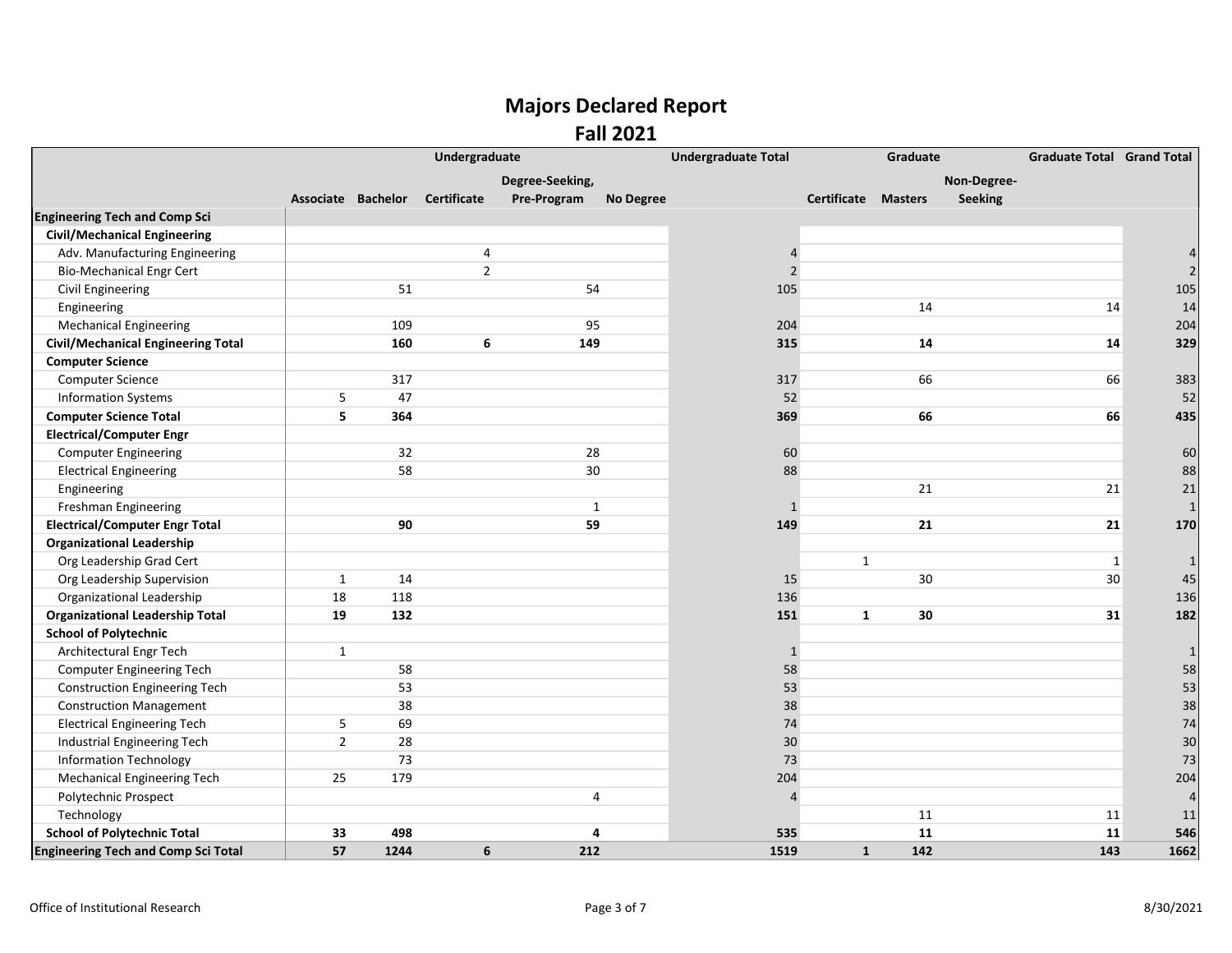#### Fall 2021

|                                               | Undergraduate      |     |                         |                 |                  | <b>Undergraduate Total</b><br>Graduate |                     |                |                | <b>Graduate Total Grand Total</b> |      |
|-----------------------------------------------|--------------------|-----|-------------------------|-----------------|------------------|----------------------------------------|---------------------|----------------|----------------|-----------------------------------|------|
|                                               |                    |     |                         | Degree-Seeking, |                  |                                        |                     |                | Non-Degree-    |                                   |      |
|                                               | Associate Bachelor |     | Certificate             | Pre-Program     | <b>No Degree</b> |                                        | Certificate Masters |                | <b>Seeking</b> |                                   |      |
| <b>Liberal Arts</b>                           |                    |     |                         |                 |                  |                                        |                     |                |                |                                   |      |
| Communication                                 |                    |     |                         |                 |                  |                                        |                     |                |                |                                   |      |
| Communication                                 |                    | 146 |                         |                 |                  | 146                                    |                     |                |                |                                   | 146  |
| <b>Health Communication</b>                   |                    |     |                         |                 |                  |                                        | $\mathbf{1}$        |                |                | $\mathbf{1}$                      |      |
| <b>Prof Communication Studies</b>             |                    |     |                         |                 |                  |                                        |                     | 19             |                | 19                                | 19   |
| <b>Communication Total</b>                    |                    | 146 |                         |                 |                  | 146                                    | $\mathbf{1}$        | 19             |                | 20                                | 166  |
| <b>Criminal Justice &amp; Pub Admin</b>       |                    |     |                         |                 |                  |                                        |                     |                |                |                                   |      |
| <b>Criminal Justice</b>                       |                    | 53  |                         |                 |                  | 53                                     |                     |                |                |                                   | 53   |
| <b>Public Administration</b>                  |                    |     |                         |                 |                  |                                        |                     | $\overline{7}$ |                | $\sqrt{ }$                        |      |
| <b>Public Affairs</b>                         |                    | 88  |                         |                 |                  | 88                                     |                     |                |                |                                   | 88   |
| <b>Criminal Justice &amp; Pub Admin Total</b> |                    | 141 |                         |                 |                  | 141                                    |                     | $\overline{7}$ |                | $\overline{7}$                    | 148  |
| <b>English and Linguistics</b>                |                    |     |                         |                 |                  |                                        |                     |                |                |                                   |      |
| English                                       |                    | 126 |                         |                 |                  | 126                                    |                     | 16             |                | 16                                | 142  |
| Tch Engl New Lang UG Bac Cert                 |                    |     | 13                      |                 |                  | 13                                     |                     |                |                |                                   | 13   |
| Tch Engl New Lang UG Cert                     |                    |     | 11                      |                 |                  | 11                                     |                     |                |                |                                   | 11   |
| <b>English and Linguistics Total</b>          |                    | 126 | 24                      |                 |                  | 150                                    |                     | 16             |                | 16                                | 166  |
| <b>Graduate School Transfers</b>              |                    |     |                         |                 |                  |                                        |                     |                |                |                                   |      |
| <b>Unassigned Grad</b>                        |                    |     |                         |                 |                  |                                        |                     |                | 8              | 8                                 | 8    |
| <b>Graduate School Transfers Total</b>        |                    |     |                         |                 |                  |                                        |                     |                | $\pmb{8}$      | 8                                 | 8    |
| <b>History</b>                                |                    |     |                         |                 |                  |                                        |                     |                |                |                                   |      |
| History                                       |                    | 117 |                         |                 |                  | 117                                    |                     |                |                |                                   | 117  |
| <b>History Total</b>                          |                    | 117 |                         |                 |                  | 117                                    |                     |                |                |                                   | 117  |
| <b>Interdisciplinary Studies</b>              |                    |     |                         |                 |                  |                                        |                     |                |                |                                   |      |
| Intl Studies Certificate                      |                    |     | $\mathsf S$             |                 |                  | 5                                      |                     |                |                |                                   | 5    |
| Peace Conflct Stud Certificate                |                    |     | $\overline{7}$          |                 |                  | $\overline{7}$                         |                     |                |                |                                   |      |
| <b>Interdisciplinary Studies Total</b>        |                    |     | 12                      |                 |                  | 12                                     |                     |                |                |                                   | $12$ |
| Intl Language and Cul Studies                 |                    |     |                         |                 |                  |                                        |                     |                |                |                                   |      |
| Spanish                                       |                    | 18  |                         |                 |                  | 18                                     |                     |                |                |                                   | 18   |
| Intl Language and Cul Studies Total           |                    | 18  |                         |                 |                  | 18                                     |                     |                |                |                                   | 18   |
| <b>Political Science</b>                      |                    |     |                         |                 |                  |                                        |                     |                |                |                                   |      |
| Civic Ed & Pub Adv Certificate                |                    |     | $\overline{\mathbf{3}}$ |                 |                  | 3                                      |                     |                |                |                                   | 3    |
| Economics                                     |                    | 28  |                         |                 |                  | 28                                     |                     |                |                |                                   | 28   |
| <b>Political Science</b>                      |                    | 71  |                         |                 |                  | 71                                     |                     |                |                |                                   | 71   |
| <b>Women's Studies</b>                        |                    | 11  |                         |                 |                  | 11                                     |                     |                |                |                                   | 11   |
| <b>Political Science Total</b>                |                    | 110 | $\mathbf{3}$            |                 |                  | 113                                    |                     |                |                |                                   | 113  |
| <b>Sociology and Anthropology</b>             |                    |     |                         |                 |                  |                                        |                     |                |                |                                   |      |
| Anthropology                                  |                    | 47  |                         |                 |                  | 47                                     |                     |                |                |                                   | 47   |
| Sociology                                     |                    | 37  |                         |                 |                  | 37                                     |                     |                |                |                                   | 37   |
| <b>Sociology and Anthropology Total</b>       |                    | 84  |                         |                 |                  | 84                                     |                     |                |                |                                   | 84   |
| <b>Liberal Arts Total</b>                     |                    | 742 | 39                      |                 |                  | 781                                    | $\mathbf{1}$        | 42             | 8              | 51                                | 832  |

Office of Institutional Research 8/30/2021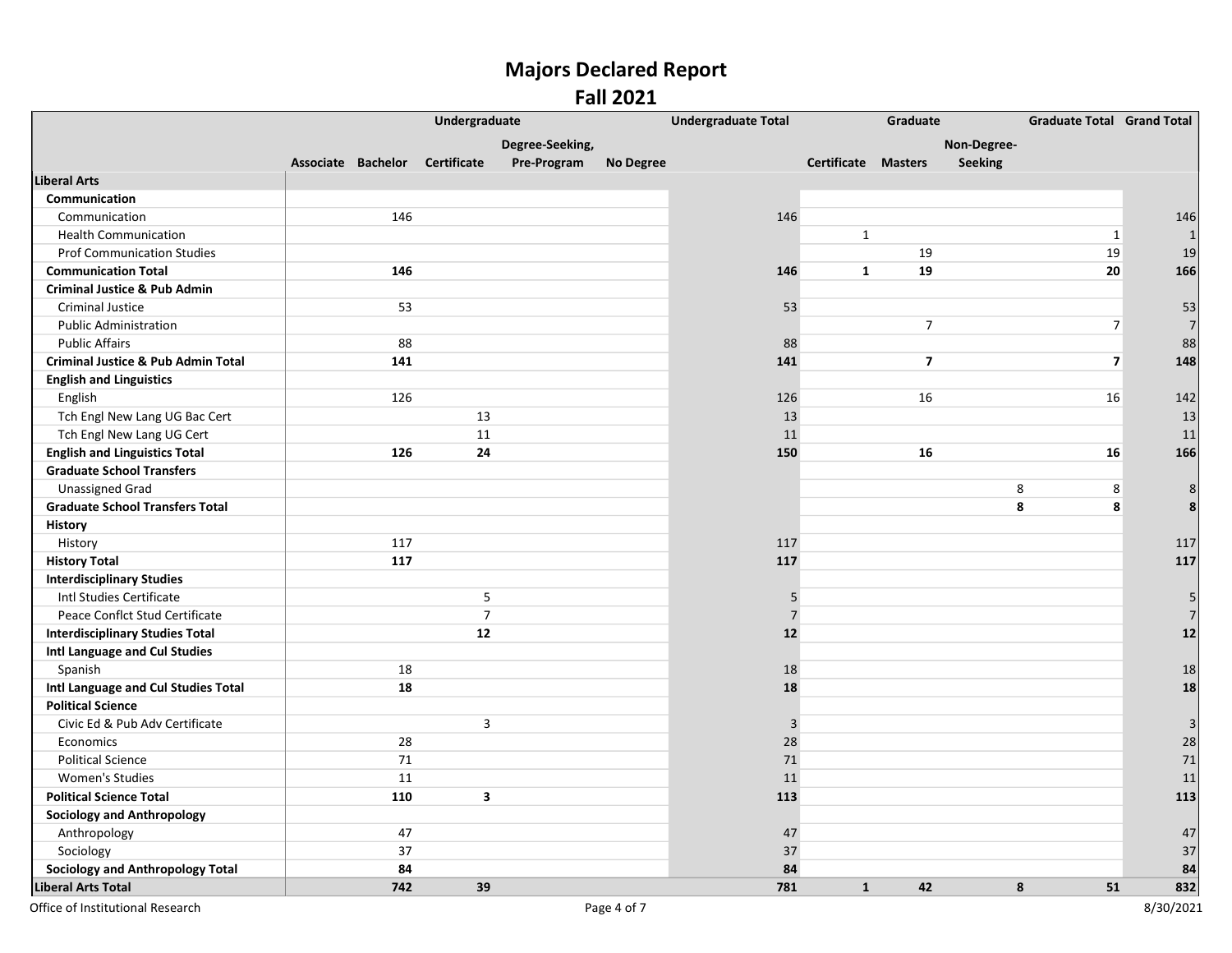|                                                |                    |                | Undergraduate           |                 |                  | <b>Undergraduate Total</b> |                            | Graduate |                | <b>Graduate Total Grand Total</b> |                |
|------------------------------------------------|--------------------|----------------|-------------------------|-----------------|------------------|----------------------------|----------------------------|----------|----------------|-----------------------------------|----------------|
|                                                |                    |                |                         | Degree-Seeking, |                  |                            |                            |          | Non-Degree-    |                                   |                |
|                                                | Associate Bachelor |                | <b>Certificate</b>      | Pre-Program     | <b>No Degree</b> |                            | <b>Certificate Masters</b> |          | <b>Seeking</b> |                                   |                |
| Science                                        |                    |                |                         |                 |                  |                            |                            |          |                |                                   |                |
| <b>Biology</b>                                 |                    |                |                         |                 |                  |                            |                            |          |                |                                   |                |
| Biology                                        |                    | 380            |                         |                 |                  | 380                        |                            | 38       |                | 38                                | 418            |
| <b>Biology Pre Medicine</b>                    |                    | $\mathbf{1}$   |                         |                 |                  | $\mathbf{1}$               |                            |          |                |                                   |                |
| <b>Research Certificate Biology</b>            |                    |                | 3                       |                 |                  | $\overline{3}$             |                            |          |                |                                   |                |
| <b>Biology Total</b>                           |                    | 381            | $\overline{\mathbf{3}}$ |                 |                  | 384                        |                            | 38       |                | 38                                | 422            |
| Chemistry                                      |                    |                |                         |                 |                  |                            |                            |          |                |                                   |                |
| <b>Biochemistry BS</b>                         |                    | 46             |                         |                 |                  | 46                         |                            |          |                |                                   | 46             |
| Chemistry                                      | 39                 | 16             |                         |                 |                  | 55                         |                            |          |                |                                   | 55             |
| Chemistry Biochem Option                       |                    | $\mathbf{1}$   |                         |                 |                  | $\mathbf{1}$               |                            |          |                |                                   | $\mathbf{1}$   |
| Chemistry Chem Option                          |                    | $\overline{2}$ |                         |                 |                  | $\overline{2}$             |                            |          |                |                                   |                |
| Research Certificate Chemistry                 |                    |                | $\mathbf{1}$            |                 |                  | $\mathbf{1}$               |                            |          |                |                                   |                |
| <b>Chemistry Total</b>                         | 39                 | 65             | $\mathbf{1}$            |                 |                  | 105                        |                            |          |                |                                   | 105            |
| <b>Communication Sci &amp; Disorders</b>       |                    |                |                         |                 |                  |                            |                            |          |                |                                   |                |
| <b>Communication Sci &amp; Disorders</b>       |                    | 75             |                         |                 |                  | 75                         |                            |          |                |                                   | 75             |
| <b>Gerontology Certificate</b>                 |                    |                | 19                      |                 |                  | 19                         |                            |          |                |                                   | 19             |
| Speech-Language Pathology                      |                    |                |                         |                 |                  |                            |                            | 31       |                | 31                                | 31             |
| <b>Communication Sci &amp; Disorders Total</b> |                    | 75             | 19                      |                 |                  | 94                         |                            | 31       |                | 31                                | 125            |
| <b>Mathematical Sciences</b>                   |                    |                |                         |                 |                  |                            |                            |          |                |                                   |                |
| <b>Actuarial Science</b>                       |                    | 27             |                         |                 |                  | 27                         |                            |          |                |                                   | 27             |
| <b>Applied Statistics</b>                      |                    |                |                         |                 |                  |                            | 3                          |          |                | 3                                 | 3              |
| Data Science & Applied Stats                   |                    | 18             |                         |                 |                  | 18                         |                            |          |                |                                   | 18             |
| Math Actuarial Science                         |                    | $\mathbf{1}$   |                         |                 |                  | $\mathbf{1}$               |                            |          |                |                                   | $\mathbf{1}$   |
| Mathematics                                    |                    | 57             |                         |                 |                  | 57                         |                            | 28       |                | 28                                | 85             |
| <b>Mathematics Nondegree</b>                   |                    |                |                         |                 |                  |                            |                            |          |                | $\overline{2}$<br>$\overline{2}$  | $\overline{2}$ |
| <b>Mathematics Teaching</b>                    |                    | $\mathbf{1}$   |                         |                 |                  | $\mathbf{1}$               |                            |          |                |                                   | $\mathbf{1}$   |
| Research Certificate Math Sci                  |                    |                | $\mathbf{1}$            |                 |                  | $\mathbf{1}$               |                            |          |                |                                   |                |
| <b>Mathematical Sciences Total</b>             |                    | 104            | $\mathbf{1}$            |                 |                  | 105                        | 3                          | 28       |                | $\mathbf{2}$<br>33                | 138            |
| Physics                                        |                    |                |                         |                 |                  |                            |                            |          |                |                                   |                |
| Physics                                        |                    | 70             |                         |                 |                  | 70                         |                            |          |                |                                   | 70             |
| Research Certificate Physics                   |                    |                | $\mathbf{1}$            |                 |                  | $\mathbf{1}$               |                            |          |                |                                   |                |
| <b>Physics Total</b>                           |                    | 70             | $\mathbf{1}$            |                 |                  | 71                         |                            |          |                |                                   | 71             |
| Psychology                                     |                    |                |                         |                 |                  |                            |                            |          |                |                                   |                |
| <b>Behavior Analysis Cert</b>                  |                    |                | 19                      |                 |                  | 19                         |                            |          |                |                                   | 19             |
| <b>Death Education</b>                         |                    |                | $\mathbf{1}$            |                 |                  | $\mathbf{1}$               |                            |          |                |                                   | 1              |
| Psychology                                     |                    | 352            |                         |                 |                  | 352                        |                            |          |                |                                   | 352            |
| <b>Psychology Total</b>                        |                    | 352            | 20                      |                 |                  | 372                        |                            |          |                |                                   | 372            |
| <b>Science Total</b>                           | 39                 | 1047           | 45                      |                 |                  | 1131                       | $\overline{\mathbf{3}}$    | 97       |                | $\overline{2}$<br>102             | 1233           |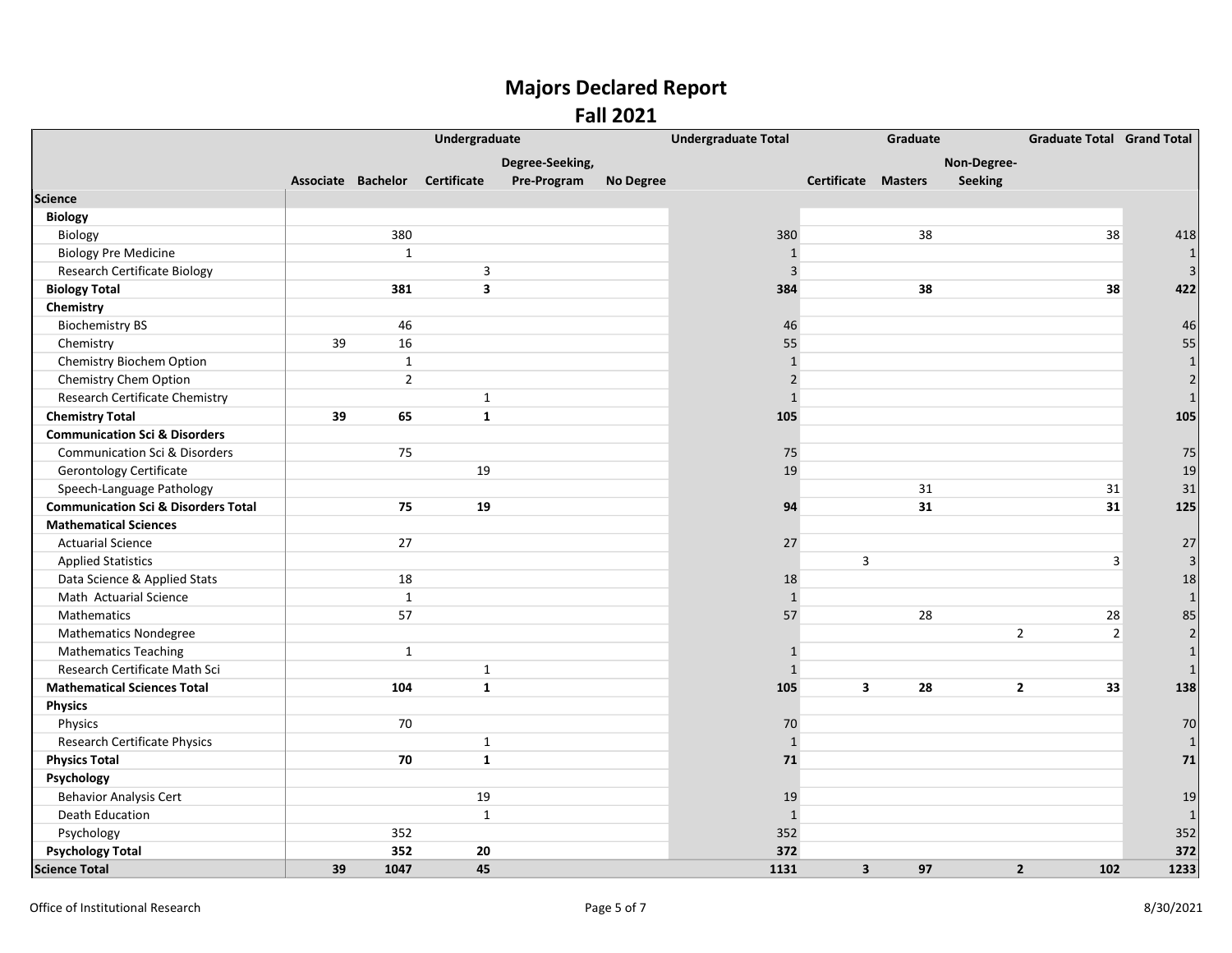#### Fall 2021

|                                                | Undergraduate      |     |                    |                 |                  | <b>Undergraduate Total</b> | Graduate    |                |                | <b>Graduate Total Grand Total</b> |      |
|------------------------------------------------|--------------------|-----|--------------------|-----------------|------------------|----------------------------|-------------|----------------|----------------|-----------------------------------|------|
|                                                |                    |     |                    | Degree-Seeking, |                  |                            |             |                | Non-Degree-    |                                   |      |
|                                                | Associate Bachelor |     | <b>Certificate</b> | Pre-Program     | <b>No Degree</b> |                            | Certificate | <b>Masters</b> | <b>Seeking</b> |                                   |      |
| <b>Unit of Affiliated Programs</b>             |                    |     |                    |                 |                  |                            |             |                |                |                                   |      |
| <b>Collegiate Connection</b>                   |                    |     |                    |                 |                  |                            |             |                |                |                                   |      |
| High School Student Non Degree                 |                    |     |                    |                 | 1956             | 1956                       |             |                |                |                                   | 1956 |
| <b>Collegiate Connection Total</b>             |                    |     |                    |                 | 1956             | 1956                       |             |                |                |                                   | 1956 |
| <b>General Studies</b>                         |                    |     |                    |                 |                  |                            |             |                |                |                                   |      |
| <b>Applied Science</b>                         |                    | 18  |                    |                 |                  | 18                         |             |                |                |                                   | 18   |
| <b>General Studies</b>                         |                    | 272 |                    |                 |                  | 272                        |             |                |                |                                   | 272  |
| <b>General Studies Total</b>                   |                    | 290 |                    |                 |                  | 290                        |             |                |                |                                   | 290  |
| <b>Student Adv &amp; Advocacy Center</b>       |                    |     |                    |                 |                  |                            |             |                |                |                                   |      |
| <b>Business and Leadership Pathwy</b>          |                    |     |                    | 12              |                  | 12                         |             |                |                |                                   | 12   |
| <b>Engineering and Sci Pathway</b>             |                    |     |                    | 13              |                  | 13                         |             |                |                |                                   | 13   |
| Non Degree No Option                           |                    |     |                    |                 | 63               | 63                         |             |                |                |                                   | 63   |
| <b>Post Baccalaureate Transitionl</b>          |                    |     |                    |                 | 16               | 16                         |             |                |                |                                   | 16   |
| Soc Sci and Humanities Pathway                 |                    |     |                    | 31              |                  | 31                         |             |                |                |                                   | 31   |
| <b>Titan Mastodon</b>                          |                    |     |                    |                 |                  |                            |             |                |                |                                   |      |
| <b>UG Transitional Program</b>                 |                    |     |                    | 15              |                  | 15                         |             |                |                |                                   | 15   |
| <b>Visiting Regional Campus Trans</b>          |                    |     |                    |                 |                  | 5                          |             |                |                |                                   |      |
| Visual and Perform Arts Pathwy                 |                    |     |                    |                 | 8                | 8                          |             |                |                |                                   |      |
| <b>Student Adv &amp; Advocacy Center Total</b> |                    |     |                    | 80              | 84               | 164                        |             |                |                |                                   | 164  |
| Unit of Affiliated Programs Total              |                    | 290 |                    | 80              | 2040             | 2410                       |             |                |                |                                   | 2410 |